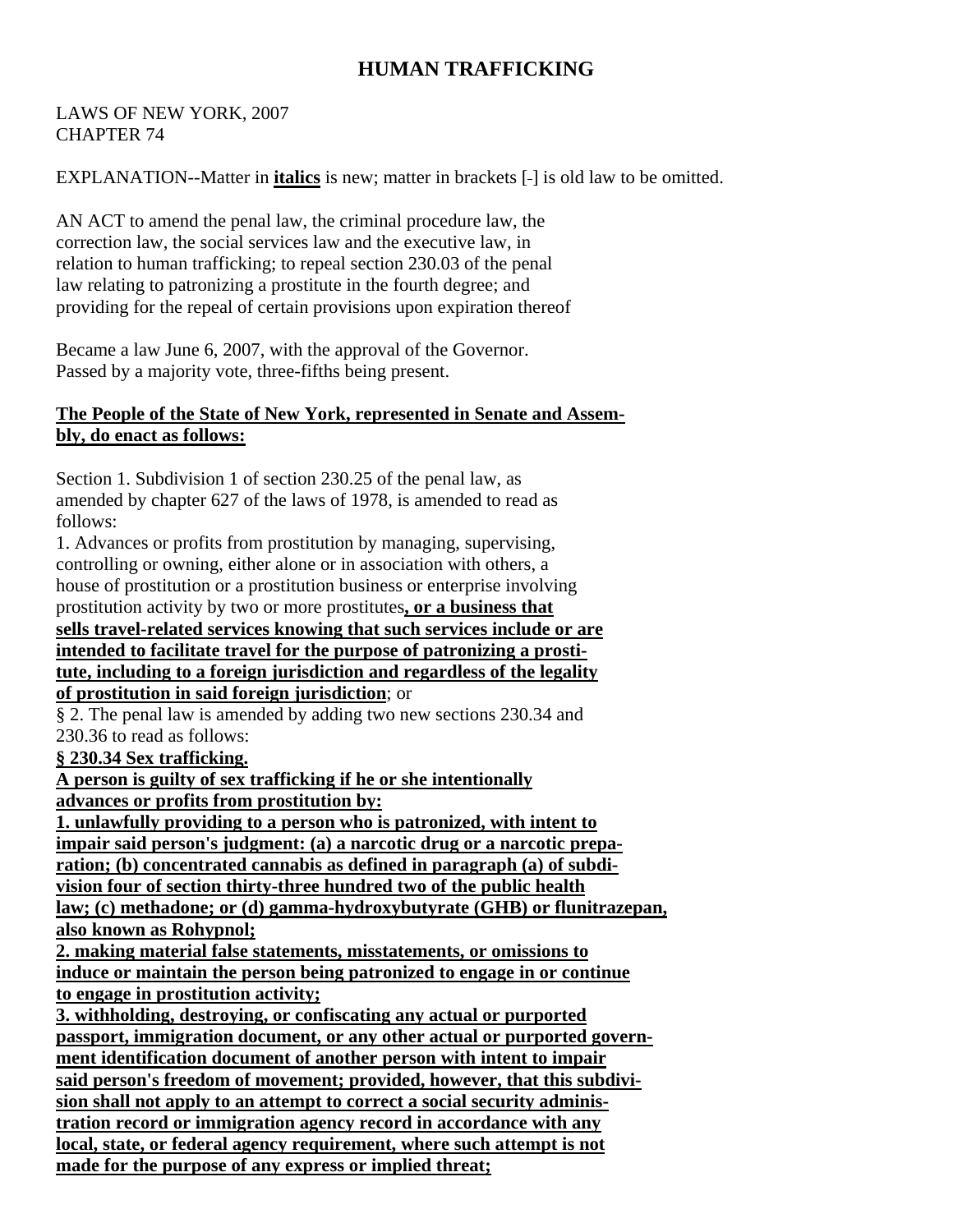**4. requiring that prostitution be performed to retire, repay, or service a real or purported debt;**

**5. using force or engaging in any scheme, plan or pattern to compel or induce the person being patronized to engage in or continue to engage in prostitution activity by means of instilling a fear in the person being patronized that, if the demand is not complied with, the actor or another will do one or more of the following:**

**(a) cause physical injury, serious physical injury, or death to a person; or**

**(b) cause damage to property, other than the property of the actor; or (c) engage in other conduct constituting a felony or unlawful imprisonment in the second degree in violation of section 135.05 of this**

**chapter; or**

**(d) accuse some person of a crime or cause criminal charges or deportation proceedings to be instituted against some person; provided,**

**however, that it shall be an affirmative defense to this subdivision**

**that the defendant reasonably believed the threatened charge to be true**

**and that his or her sole purpose was to compel or induce the victim to take reasonable action to make good the wrong which was the subject of such threatened charge; or**

**(e) expose a secret or publicize an asserted fact, whether true or false, tending to subject some person to hatred, contempt or ridicule; or**

**(f) testify or provide information or withhold testimony or information with respect to another's legal claim or defense; or**

**(g) use or abuse his or her position as a public servant by performing some act within or related to his or her official duties, or by failing or refusing to perform an official duty, in such manner as to affect some person adversely; or**

**(h) perform any other act which would not in itself materially benefit the actor but which is calculated to harm the person who is patronized materially with respect to his or her health, safety, or immigration status.**

**Sex trafficking is a class B felony**

**§ 230.36 Sex trafficking; accomplice.**

**In a prosecution for sex trafficking, a person from whose prostitution activity another person is alleged to have advanced or attempted to advance or profited or attempted to profit shall not be deemed to be an accomplice.**

§ 3. The penal law is amended by adding two new sections 135.35 and 135.36 to read as follows:

**§ 135.35 Labor trafficking.**

**A person is guilty of labor trafficking if he or she compels or**

**induces another to engage in labor or recruits, entices, harbors, or transports such other person by means of intentionally:**

**1. unlawfully providing a controlled substance to such person with intent to impair said person's judgment;**

**2. requiring that the labor be performed to retire, repay, or service**

**a real or purported debt that the actor has caused by a systematic ongo-**

**ing course of conduct with intent to defraud such person;**

**3. withholding, destroying, or confiscating any actual or purported**

**passport, immigration document, or any other actual or purported govern-**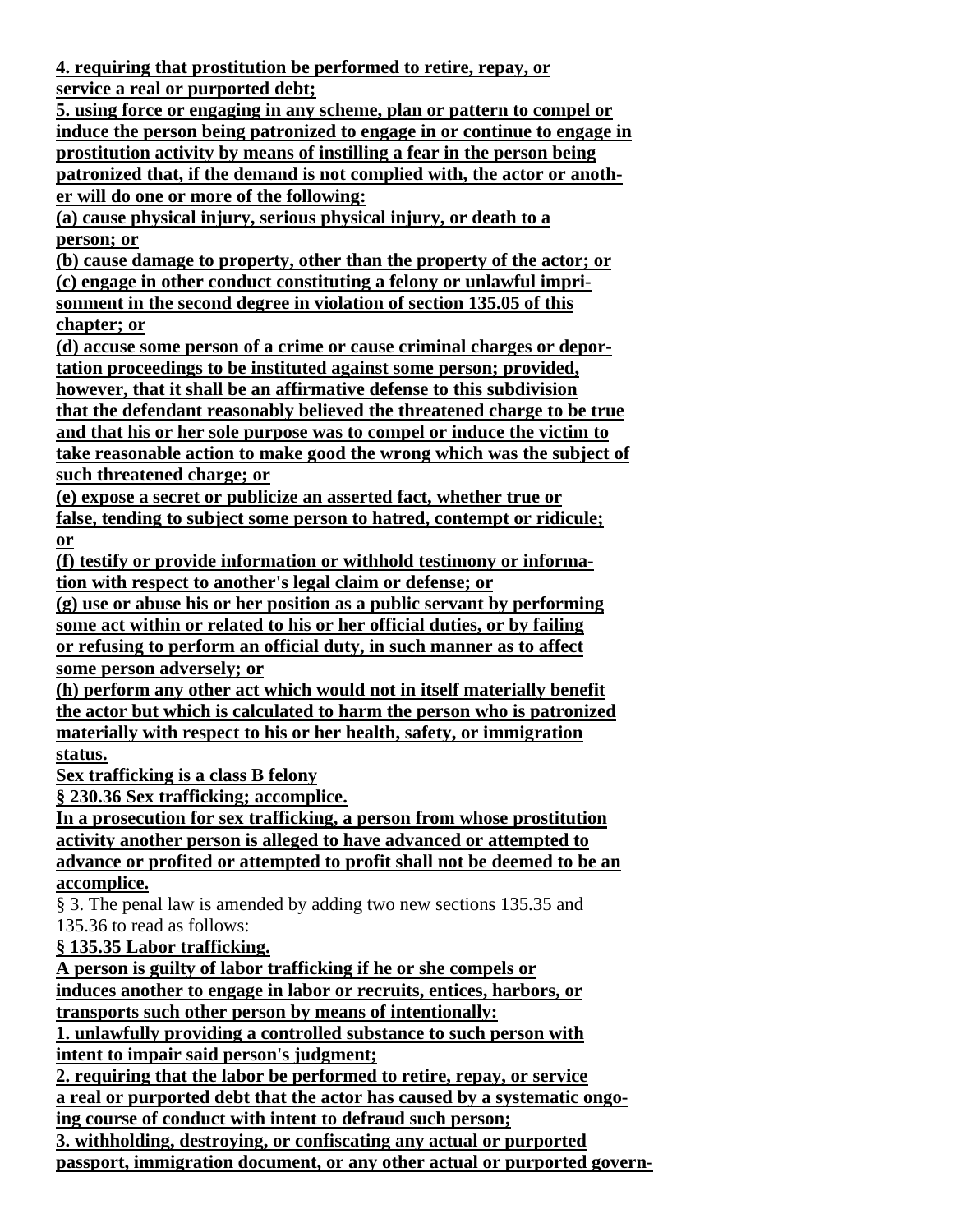**ment identification document, of another person with intent to impair said person's freedom of movement; provided, however, that this subdivision shall not apply to an attempt to correct a social security administration record or immigration agency record in accordance with any local, state, or federal agency requirement, where such attempt is not made for the purpose of any express or implied threat;**

**4. using force or engaging in any scheme, plan or pattern to compel or induce such person to engage in or continue to engage in labor activity by means of instilling a fear in such person that, if the demand is not complied with, the actor or another will do one or more of the following:**

**(a) cause physical injury, serious physical injury, or death to a person; or**

**(b) cause damage to property, other than the property of the actor; or (c) engage in other conduct constituting a felony or unlawful imprisonment in the second degree in violation of section 135.05 of this chapter; or**

**(d) accuse some person of a crime or cause criminal charges or deportation proceedings to be instituted against such person; provided, however, that it shall be an affirmative defense to this subdivision that the defendant reasonably believed the threatened charge to be true and that his or her sole purpose was to compel or induce the victim to take reasonable action to make good the wrong which was the subject of**

**such threatened charge; or**

**(e) expose a secret or publicize an asserted fact, whether true or false, tending to subject some person to hatred, contempt or ridicule; or**

**(f) testify or provide information or withhold testimony or information with respect to another's legal claim or defense; or**

**(g) use or abuse his or her position as a public servant by performing some act within or related to his or her official duties, or by failing or refusing to perform an official duty, in such manner as to affect some person adversely.**

**Labor trafficking is a class D felony.**

**§ 135.36 Labor trafficking; accomplice.**

**In a prosecution for labor trafficking, a person who has been**

**compelled or induced or recruited, enticed, harbored or transported to**

**engage in labor shall not be deemed to be an accomplice.**

§ 4. Section 230.03 of the penal law is REPEALED.

§ 5. Section 230.04 of the penal law, as added by chapter 627 of the

laws of 1978, is amended to read as follows:

§ 230.04 Patronizing a prostitute in the third degree.

A person is guilty of patronizing a prostitute in the third degree

when[**, being over twenty-one years of age,**] he **or she** patronizes a prostitute [**and the person patronized is less than seventeen years of age**].

Patronizing a prostitute in the third degree is a class A misdemeanor.

§ 6. Section 230.07 of the penal law, as added by chapter 627 of the

laws of 1978, is amended to read as follows:

§ 230.07 Patronizing a prostitute; defense.

In any prosecution for patronizing a prostitute in the first[**,**] **or**

second [**or third**] degrees, it is a defense that the defendant did not

have reasonable grounds to believe that the person was less than the age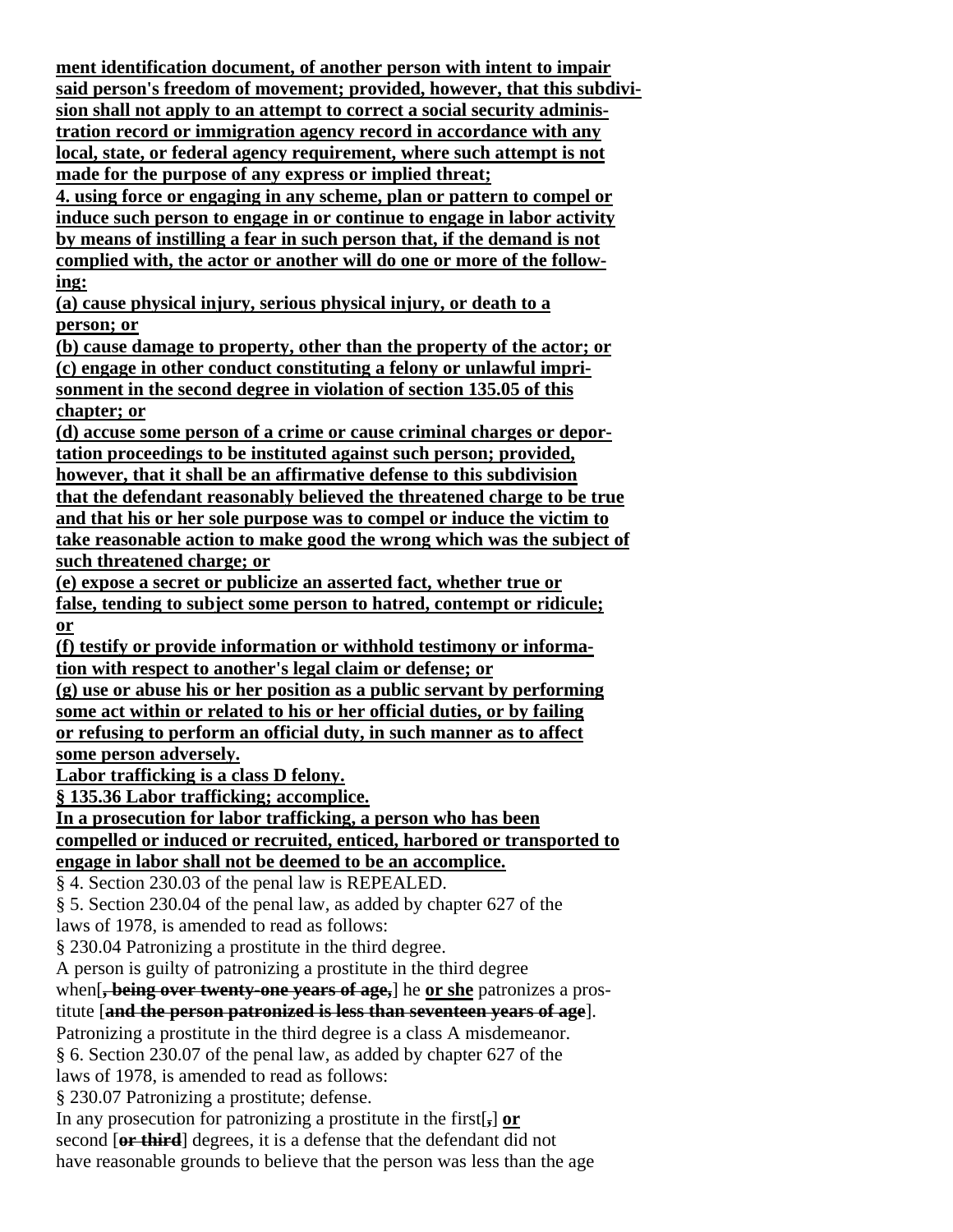specified.

§ 7. Paragraph (a) of subdivision 1 of section 460.10 of the penal law, as amended by chapter 442 of the laws of 2006, is amended to read as follows:

(a) Any of the felonies set forth in this chapter: sections 120.05, 120.10 and 120.11 relating to assault; sections 125.10 to 125.27 relating to homicide; sections 130.25, 130.30 and 130.35 relating to rape; sections 135.20 and 135.25 relating to kidnapping; **section 135.35 relating to labor trafficking;** section 135.65 relating to coercion; sections 140.20, 140.25 and 140.30 relating to burglary; sections 145.05, 145.10 and 145.12 relating to criminal mischief; article one hundred fifty relating to arson; sections 155.30, 155.35, 155.40 and 155.42 relating to grand larceny; sections 177.10, 177.15, 177.20 and 177.25 relating to health care fraud; article one hundred sixty relating to robbery; sections 165.45, 165.50, 165.52 and 165.54 relating to criminal possession of stolen property; sections 170.10, 170.15, 170.25, 170.30, 170.40, 170.65 and 170.70 relating to forgery; sections 175.10, 175.25, 175.35, 175.40 and 210.40 relating to false statements; sections 176.15, 176.20, 176.25 and 176.30 relating to insurance fraud; sections 178.20 and 178.25 relating to criminal diversion of prescription medications and prescriptions; sections 180.03, 180.08, 180.15, 180.25, 180.40, 180.45, 200.00, 200.03, 200.04, 200.10, 200.11, 200.12, 200.20, 200.22, 200.25, 200.27, 215.00, 215.05 and 215.19 relating to bribery; sections 190.40 and 190.42 relating to criminal usury; section 190.65 relating to schemes to defraud; sections 205.60 and 205.65 relating to hindering prosecution; sections 210.10, 210.15, and 215.51 relating to perjury and contempt; section 215.40 relating to tampering with physical evidence; sections 220.06, 220.09, 220.16, 220.18, 220.21, 220.31, 220.34, 220.39, 220.41, 220.43, 220.46, 220.55 and 220.60 relating to controlled substances; sections 225.10 and 225.20 relating to gambling; sections 230.25, 230.30, and 230.32 relating to promoting prostitution; **section 230.34 relating to sex trafficking;** sections 235.06, 235.07 and 235.21 relating to obscenity; section 263.10 relating to promoting an obscene **sexual** performance by a child; sections 265.02, 265.03, 265.04, 265.11, 265.12, 265.13 and the provisions of section 265.10 which constitute a felony relating to firearms and other dangerous weapons; and sections 265.14 and 265.16 relating to criminal sale of a firearm; and section 275.10, 275.20, 275.30, or 275.40 relating to unauthorized recordings; and sections 470.05, 470.10, 470.15 and 470.20 relating to money laundering; or

§ 8. Paragraph (b) of subdivision 8 of section 700.05 of the criminal procedure law, as amended by chapter 442 of the laws of 2006, is amended to read as follows:

(b) Any of the following felonies: assault in the second degree as defined in section 120.05 of the penal law, assault in the first degree as defined in section 120.10 of the penal law, reckless endangerment in the first degree as defined in section 120.25 of the penal law, promoting a suicide attempt as defined in section 120.30 of the penal law, criminally negligent homicide as defined in section 125.10 of the penal law, manslaughter in the second degree as defined in section 125.15 of the penal law, manslaughter in the first degree as defined in section 125.20 of the penal law, murder in the second degree as defined in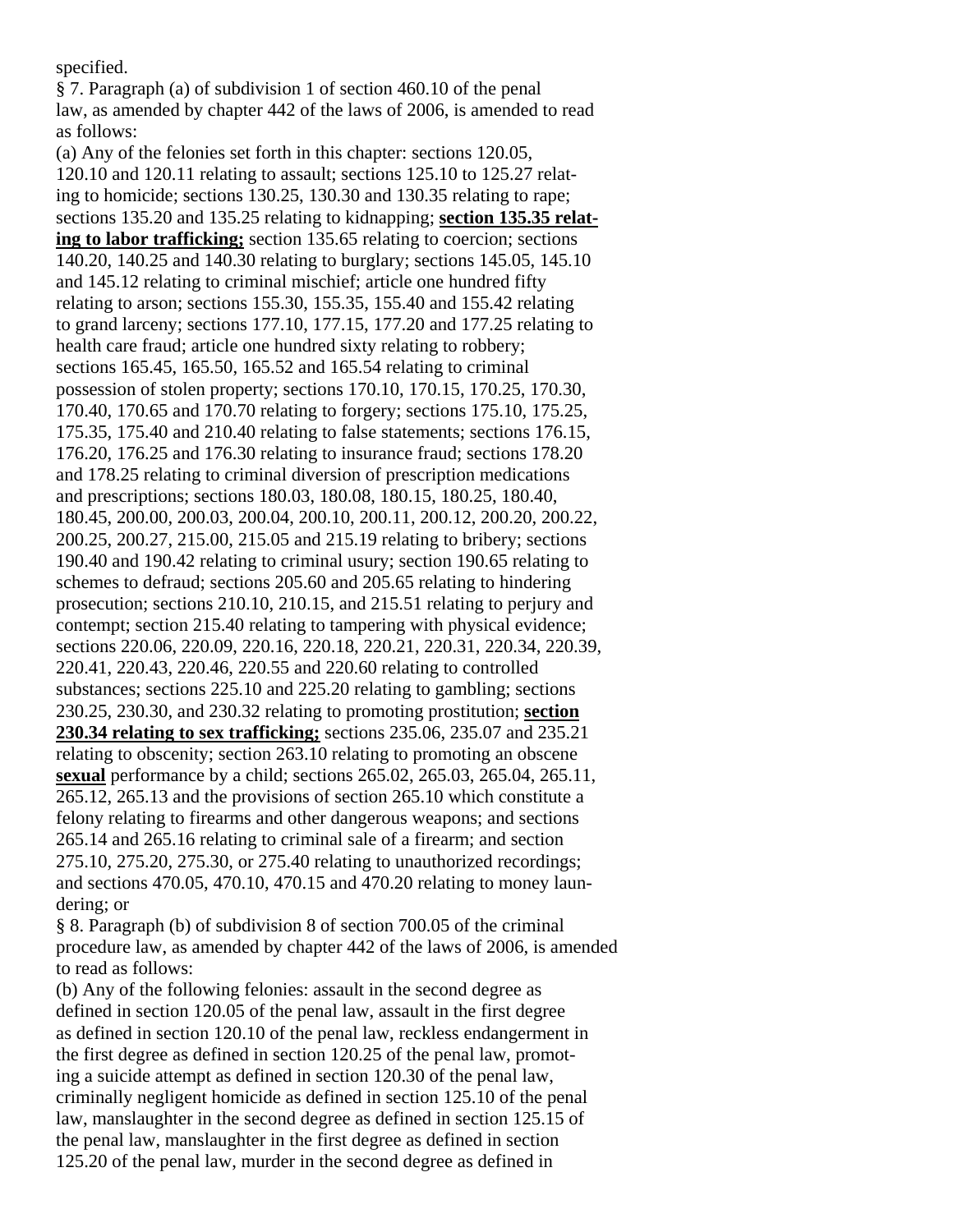section 125.25 of the penal law, murder in the first degree as defined in section 125.27 of the penal law, abortion in the second degree as defined in section 125.40 of the penal law, abortion in the first degree as defined in section 125.45 of the penal law, rape in the third degree as defined in section 130.25 of the penal law, rape in the second degree as defined in section 130.30 of the penal law, rape in the first degree as defined in section 130.35 of the penal law, criminal sexual act in the third degree as defined in section 130.40 of the penal law, criminal sexual act in the second degree as defined in section 130.45 of the penal law, criminal sexual act in the first degree as defined in section 130.50 of the penal law, sexual abuse in the first degree as defined in section 130.65 of the penal law, unlawful imprisonment in the first degree as defined in section 135.10 of the penal law, kidnapping in the second degree as defined in section 135.20 of the penal law, kidnapping in the first degree as defined in section 135.25 of the penal law, **labor trafficking as defined in section 135.35 of the penal law,** custodial interference in the first degree as defined in section 135.50 of the penal law, coercion in the first degree as defined in section 135.65 of the penal law, criminal trespass in the first degree as defined in section 140.17 of the penal law, burglary in the third degree as defined in section 140.20 of the penal law, burglary in the second degree as defined in section 140.25 of the penal law, burglary in the first degree as defined in section 140.30 of the penal law, criminal mischief in the third degree as defined in section 145.05 of the penal law, criminal mischief in the second degree as defined in section 145.10 of the penal law, criminal mischief in the first degree as defined in section 145.12 of the penal law, criminal tampering in the first degree as defined in section 145.20 of the penal law, arson in the fourth degree as defined in section 150.05 of the penal law, arson in the third degree as defined in section 150.10 of the penal law, arson in the second degree as defined in section 150.15 of the penal law, arson in the first degree as defined in section 150.20 of the penal law, grand larceny in the fourth degree as defined in section 155.30 of the penal law, grand larceny in the third degree as defined in section 155.35 of the penal law, grand larceny in the second degree as defined in section 155.40 of the penal law, grand larceny in the first degree as defined in section 155.42 of the penal law, health care fraud in the fourth degree as defined in section 177.10 of the penal law, health care fraud in the third degree as defined in section 177.15 of the penal law, health care fraud in the second degree as defined in section 177.20 of the penal law, health care fraud in the first degree as defined in section 177.25 of the penal law, robbery in the third degree as defined in section 160.05 of the penal law, robbery in the second degree as defined in section 160.10 of the penal law, robbery in the first degree as defined in section 160.15 of the penal law, unlawful use of secret scientific material as defined in section 165.07 of the penal law, criminal possession of stolen property in the fourth degree as defined in section 165.45 of the penal law, criminal possession of stolen property in the third degree as defined in section 165.50 of the penal law, criminal possession of stolen property in the second degree as defined by section 165.52 of the penal law, criminal possession of stolen property in the first degree as defined by section 165.54 of the penal law, trademark counterfeiting in the first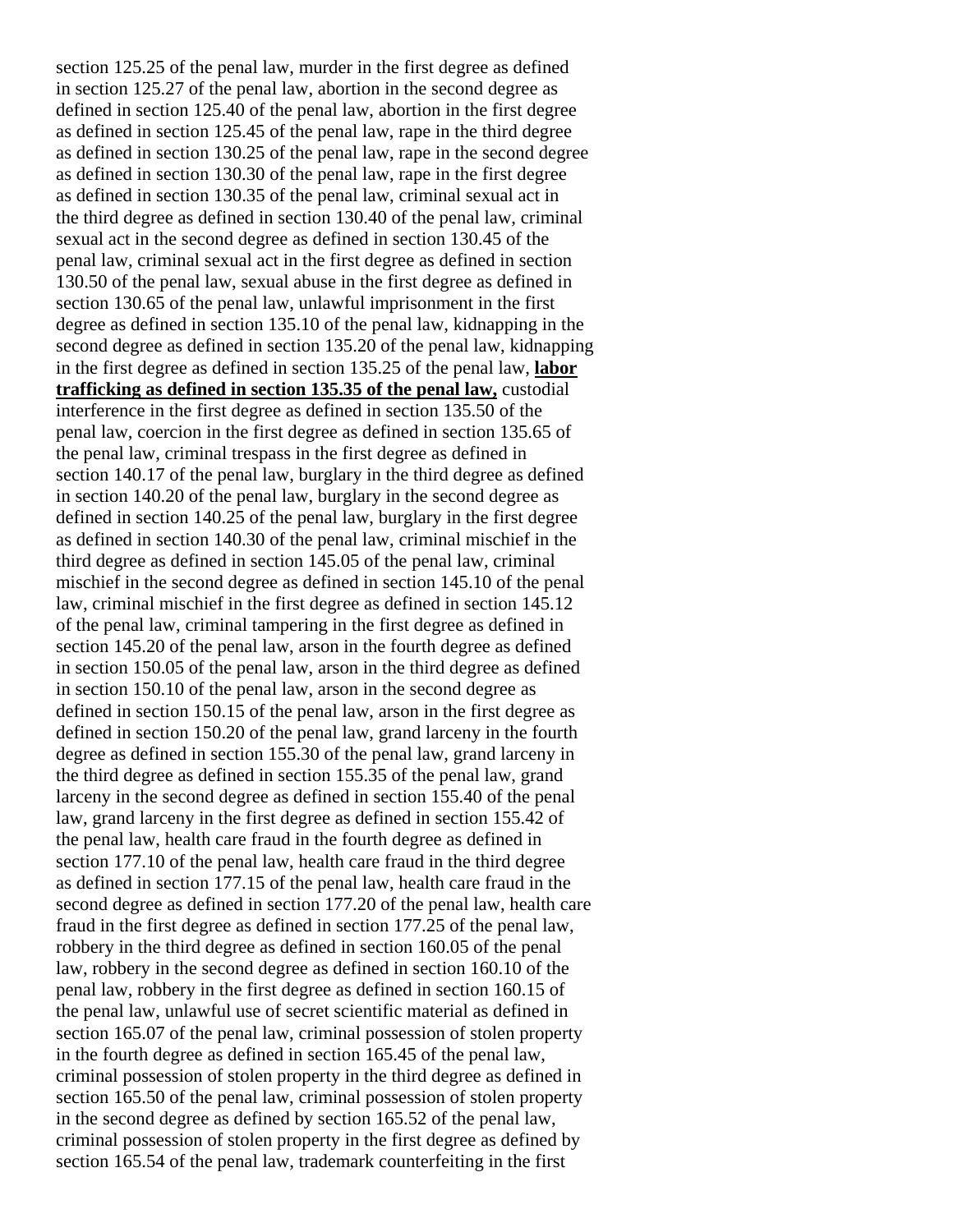degree as defined in section 165.73 of the penal law, forgery in the second degree as defined in section 170.10 of the penal law, forgery in the first degree as defined in section 170.15 of the penal law, criminal possession of a forged instrument in the second degree as defined in section 170.25 of the penal law, criminal possession of a forged instrument in the first degree as defined in section 170.30 of the penal law, criminal possession of forgery devices as defined in section 170.40 of the penal law, falsifying business records in the first degree as defined in section 175.10 of the penal law, tampering with public records in the first degree as defined in section 175.25 of the penal law, offering a false instrument for filing in the first degree as defined in section 175.35 of the penal law, issuing a false certificate as defined in section 175.40 of the penal law, criminal diversion of prescription medications and prescriptions in the second degree as defined in section 178.20 of the penal law, criminal diversion of prescription medications and prescriptions in the first degree as defined in section 178.25 of the penal law, escape in the second degree as defined in section 205.10 of the penal law, escape in the first degree as defined in section 205.15 of the penal law, absconding from temporary release in the first degree as defined in section 205.17 of the penal law, promoting prison contraband in the first degree as defined in section 205.25 of the penal law, hindering prosecution in the second degree as defined in section 205.60 of the penal law, hindering prosecution in the first degree as defined in section 205.65 of the penal law, **sex trafficking as defined in section 230.34 of the penal law,** criminal possession of a weapon in the third degree as defined in subdivisions two, three, four and five of section 265.02 of the penal law, criminal possession of a weapon in the second degree as defined in section 265.03 of the penal law, criminal possession of a dangerous weapon in the first degree as defined in section 265.04 of the penal law, manufacture, transport, disposition and defacement of weapons and dangerous instruments and appliances defined as felonies in subdivisions one, two, and three of section 265.10 of the penal law, sections 265.11, 265.12 and 265.13 of the penal law, or prohibited use of weapons as defined in subdivision two of section 265.35 of the penal law, relating to firearms and other dangerous weapons; § 9. Subparagraph (i) of paragraph (a) of subdivision 2 of section 168-a of the correction law, as amended by chapter 7 of the laws of

2007, is amended to read as follows:

(i) a conviction of or a conviction for an attempt to commit any of the provisions of sections 130.20, 130.25, 130.30, 130.40, 130.45, 130.60, **230.34,** 250.50, 255.25, 255.26 and 255.27 or article two hundred sixty-three of the penal law, or section 135.05, 135.10, 135.20 or 135.25 of such law relating to kidnapping offenses, provided the victim of such kidnapping or related offense is less than seventeen years old and the offender is not the parent of the victim, or section 230.04, where the person patronized is in fact less than seventeen years of age, 230.05 or 230.06, or subdivision two of section 230.30, or section 230.32 or 230.33 of the penal law, or

§ 10. Paragraph (b) of subdivision 1 of section 168-d of the correction law, as amended by chapter 11 of the laws of 2002, is amended to read as follows: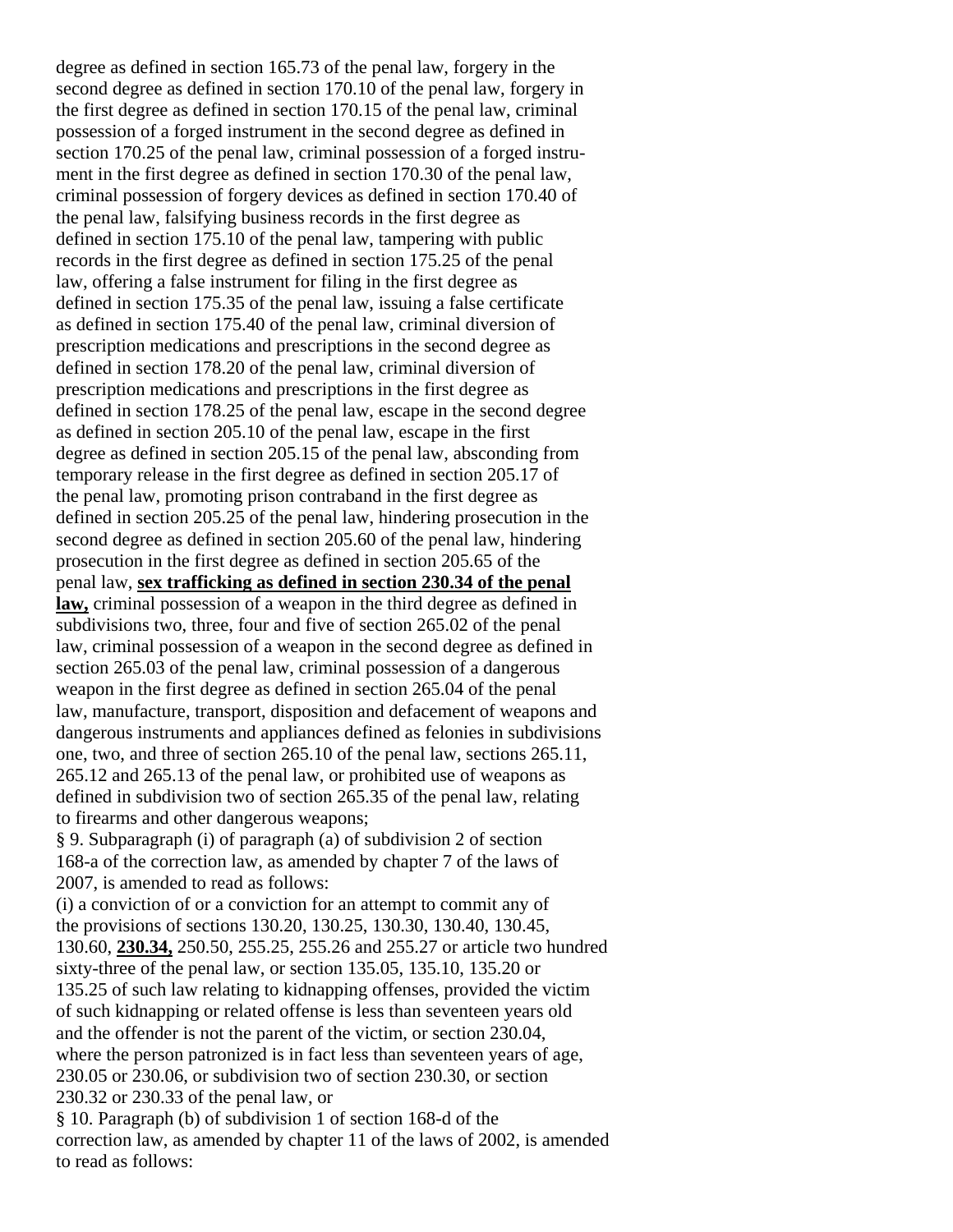(b) Where a defendant stands convicted of an offense defined in paragraph (b) of subdivision two of section one hundred sixty-eight-a of this article **or where the defendant was convicted of patronizing a prostitute in the third degree under section 230.04 of the penal law** and the defendant controverts an allegation that the victim of such offense was less than eighteen years of age **or, in the case of a conviction under section 230.04 of the penal law, less than seventeen years of age**, the court, without a jury, shall, prior to sentencing, conduct a hearing, and the people may prove by clear and convincing evidence that the victim was less than eighteen years of age **or less than seventeen years of age, as applicable,** by any evidence admissible under the rules applicable to a trial of the issue of guilt. The court in addition to such admissible evidence may also consider reliable hearsay evidence submitted by either party provided that it is relevant to the determination of the age of the victim. Facts concerning the age of the victim proven at trial or ascertained at the time of entry of a plea of guilty shall be deemed established by clear and convincing evidence and shall not be relitigated. At the conclusion of the hearing, or if the defendant does not controvert an allegation that the victim of the offense was less than eighteen years of age **or less than seventeen years of age, as applicable**, the court must make a finding and enter an order setting forth the age of the victim. If the court finds that the victim of such offense was under eighteen years of age **or under seventeen years of age, as applicable**, the court shall certify the defendant as a sex offender, the provisions of paragraph (a) of this subdivision shall apply and the defendant shall register with the division in accordance with the provisions of this article.

§ 11. The social services law is amended by adding a new article 10-D to read as follows:

## **ARTICLE 10-D**

#### **SERVICES FOR VICTIMS OF HUMAN TRAFFICKING Section 483-aa. Definitions.**

**483-bb. Services for victims of human trafficking.**

**483-cc. Confirmation as a victim of human trafficking.**

**483-dd. Law enforcement assistance with respect to immigration.**

**483-ee. Establishment of interagency task force on human trafficking.**

**§ 483-aa. Definitions. The following definitions shall apply to this article:**

**(a) "Human trafficking victim" means a person who is a victim of sex trafficking as defined in section 230.34 of the penal law or a victim of labor trafficking as defined in section 135.35 of the penal law.**

**(b) "Pre-certified victim of human trafficking" is a person who has a**

**pending application for federal certification as a victim of a severe**

**form of trafficking in persons as defined in section 7105 of title 22 of the United States Code (Trafficking Victims Protection) but has not yet**

**obtained such certification, or a person who has reported a crime to law enforcement and it reasonably appears to law enforcement that the person is such a victim.**

**§ 483-bb. Services for victims of human trafficking. (a) The office of temporary and disability assistance may coordinate with and assist law enforcement agencies and district attorney's offices to access appropri-**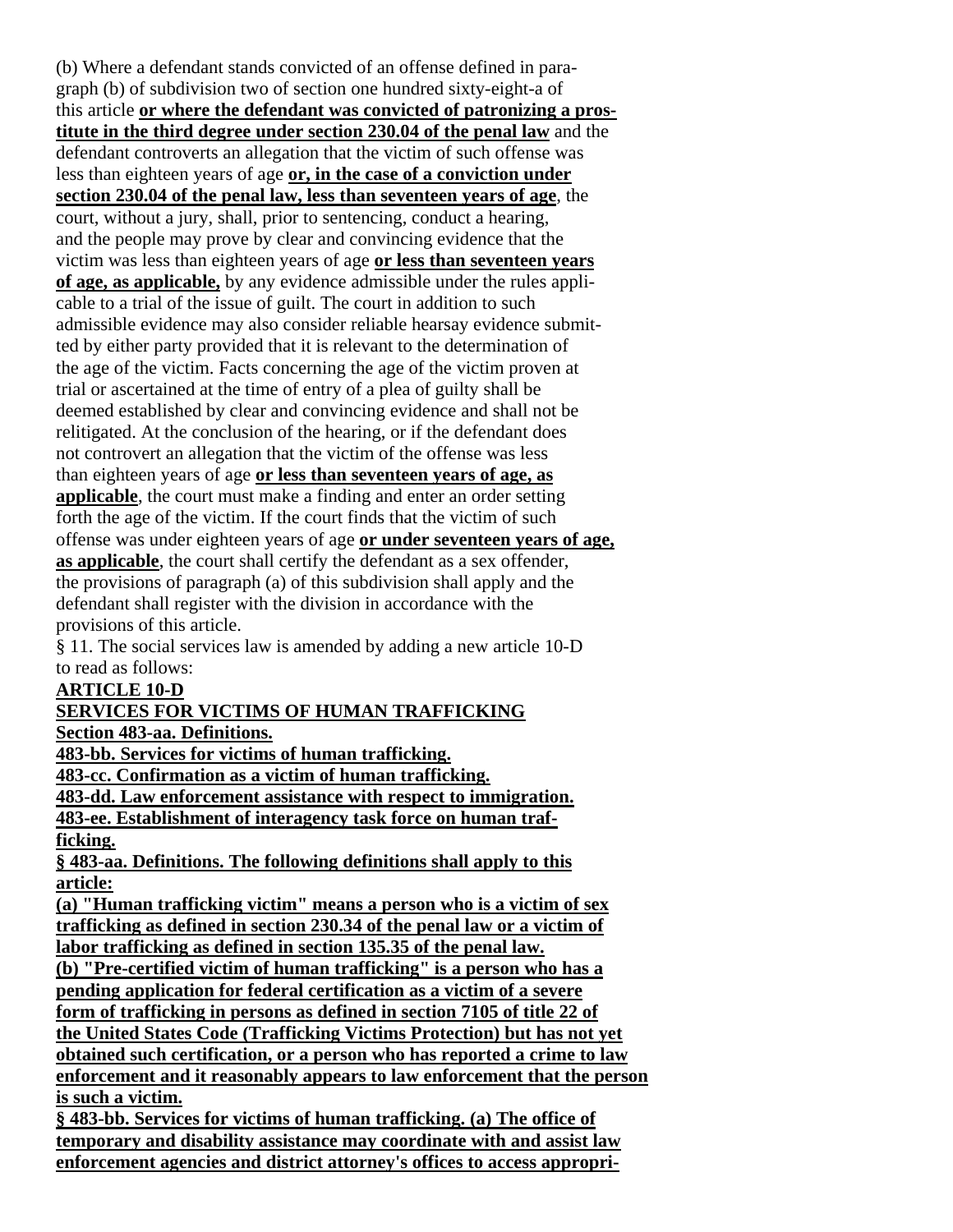**ate services for human trafficking victims.**

**(b) In providing such assistance, the office of temporary and disability assistance may enter into contracts with non-government organizations for providing services to pre-certified victims of human trafficking as defined in subdivision (b) of section four hundred eighty-three-aa of this article, insofar as funds are available for that purpose. Such services may include, but are not limited to, case management, emergency temporary housing, health care, mental health counseling, drug addiction screening and treatment, language interpretation and translation services, English language instruction, job training and placement assistance, post-employment services for job retention, and services to assist the individual and any of his or her family members to establish a permanent residence in New York state or the United States. Nothing in this section shall preclude the office of temporary and disability assistance, or any local social services district, from providing human trafficking victims who are United States citizens or human trafficking victims who meet the criteria pursuant to section one hundred twenty-two of this chapter with any benefits or services for which they otherwise may be eligible.**

**§ 483-cc. Confirmation as a victim of human trafficking. (a) As soon as practicable after a first encounter with a person who reasonably appears to a law enforcement agency or a district attorney's office to be a human trafficking victim, that agency or office shall notify the office of temporary and disability assistance and the division of criminal justice services that such person may be eligible for services under this article.**

**(b) Upon receipt of such a notification, the division of criminal justice services, in consultation with the office of temporary and disability assistance and the referring agency or office, shall make a preliminary assessment of whether such victim or possible victim appears to meet the criteria for certification as a victim of a severe form of trafficking in persons as defined in section 7105 of title 22 of the United States Code (Trafficking Victims Protection) or appears to be otherwise eligible for any federal, state or local benefits and services. If it is determined that the victim appears to meet such criteria, the office of temporary and disability assistance shall report the finding to the victim, and to the referring law enforcement agency or district attorney's office, and may assist that agency or office in having such victim receive services from a case management provider who may be under contract with the office of temporary and disability assistance, or from any other available source. If the victim or possible victim is under the age of eighteen, the office of temporary and disability assistance also shall notify the local department of social services in the county where the child was found. § 483-dd. Law enforcement assistance with respect to immigration. Upon the request of a human trafficking victim or a representative of a human trafficking victim, the state or local law enforcement agency or district attorney's office shall provide the victim with the United States Citizenship and Immigration Service (USCIS) Form I-914 Supplement B Declaration of Law Enforcement Officer for Victim of Trafficking in Persons. In order to provide persuasive evidence, the state or local law**

**enforcement agency endorsement must contain a description of the victim-**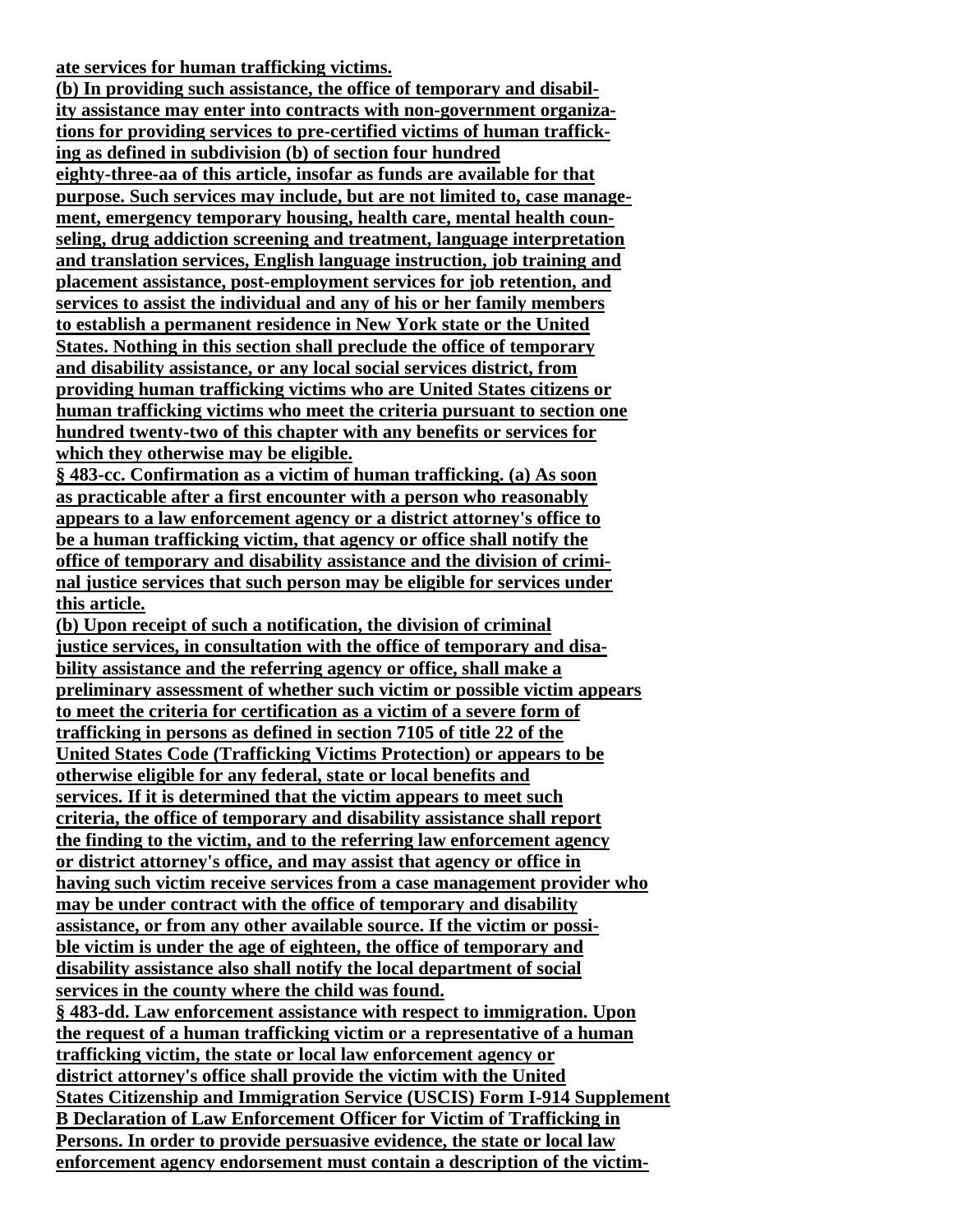**ization upon which the application is based, including the dates the trafficking in persons occurred. The endorsement must address whether the victim had been recruited, harbored, transported, provided, or obtained specifically for either labor servitude or services or for the purposes of a commercial sex act as defined in subdivision three of section 7102 of title 22 of the United States Code. § 483-ee. Establishment of interagency task force on human trafficking. (a) There is established an interagency task force on trafficking in persons, which shall consist of the following members or their designees: (1) the commissioner of the division of criminal justice services; (2) the commissioner of the office of temporary and disability assistance; (3) the commissioner of health; (4) the commissioner of the office of mental health; (5) the commissioner of labor; (6) the commissioner of the office of children and family services; (7) the commissioner of the office of alcoholism and substance abuse services; (8) the chairperson of the crime victims board; (9) the executive director of the office for the prevention of domestic violence; and (10) the superintendent of the division of state police; and others as may be necessary to carry out the duties and responsibilities under this section. The task force will be co-chaired by the commissioners of the division of criminal justice services and the office of temporary and disability assistance, or their designees. It shall meet as often as is necessary and under circumstances as are appropriate to fulfilling its duties under this section. (b) The task force shall: (1) collect and organize data on the nature and extent of trafficking in persons in the state; (2) identify available federal, state and local programs that provide services to victims of trafficking, including but not limited to case management, housing, health care, mental health counseling, drug addiction screening and treatment, language interpretation and translation services, English language instruction, job training and placement assistance, post-employment services for job retention, and services to assist the individual and any of his or her family members to establish a permanent residence in New York state or the United States; (3) consult with governmental and non-governmental organizations in developing recommendations to strengthen state and local efforts to prevent trafficking, protect and assist victims of trafficking and prosecute traffickers; (4) establish interagency protocols and collaboration between federal, state, and local law enforcement, state and governmental agencies, child welfare agencies, and non-governmental organizations; (5) evaluate approaches to increase public awareness about trafficking and make recommendations on such approaches; (6) evaluate the effectiveness of training programs on human trafficking that have been designed for law enforcement personnel, criminal defense attorneys, social service providers and non-governmental organizations, and make recommendations for improving the quality and effectiveness of such programs; and (7) measure and evaluate the progress of the state in preventing trafficking, protecting and providing assistance to victims of trafficking, and prosecuting persons engaged in trafficking. (c) One year from the effective date of this section, or earlier if**

**deemed appropriate, the task force shall report to the governor and the legislature on these issues, and it shall thereafter issue such reports and recommendations as it deems necessary to carry out its duties and**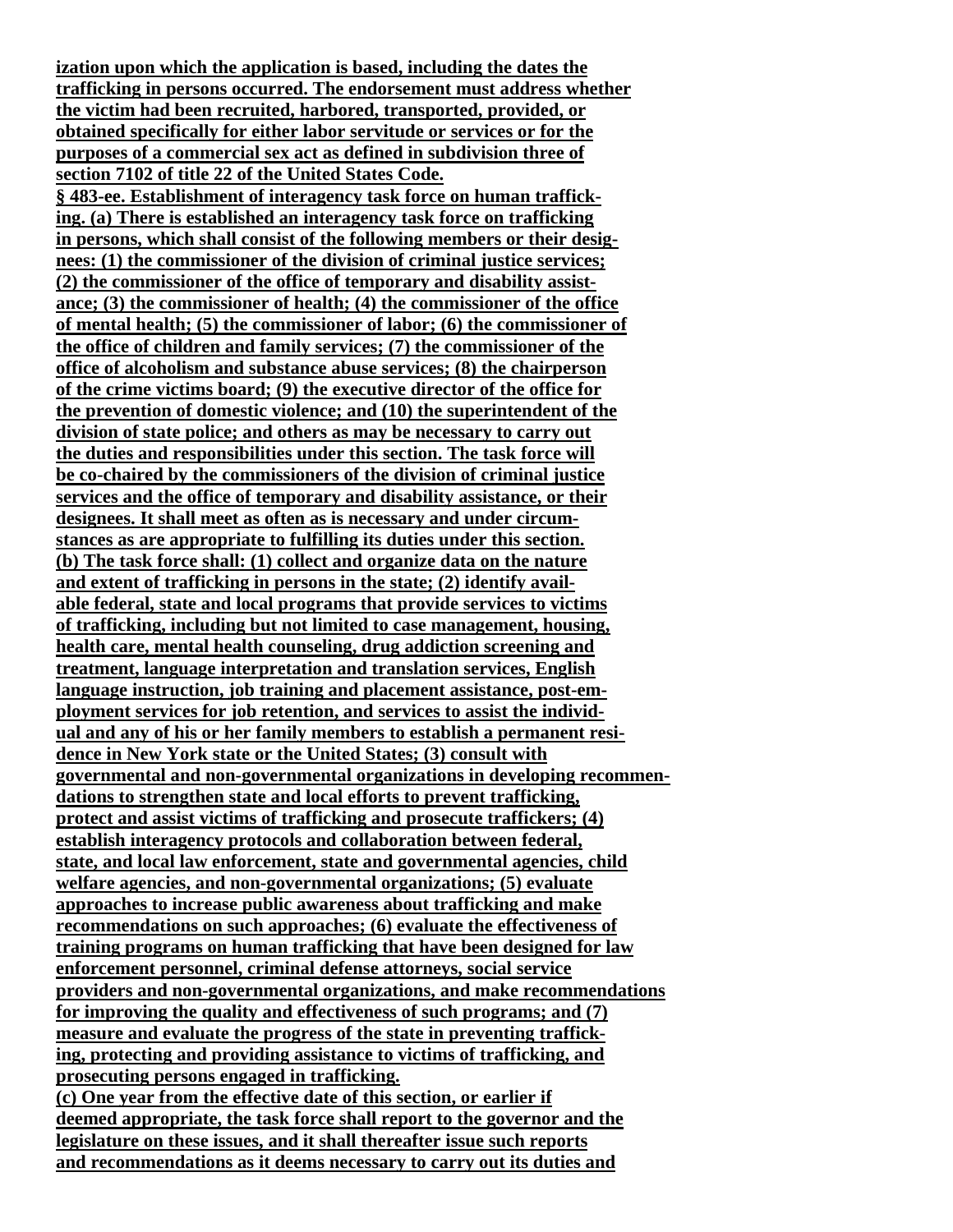#### **responsibilities.**

§ 12. Subdivision 5 of section 621 of the executive law, as amended by chapter 620 of the laws of 1997, is amended to read as follows: 5. "Victim" shall mean (a) a person who suffers personal physical injury as a direct result of a crime; (b) a person who is the victim of either the crime of (1) unlawful imprisonment in the first degree as defined in section 135.10 of the penal law, (2) kidnapping in the second degree as defined in section 135.20 of the penal law, [**or**] (3) kidnapping in the first degree as defined in section 135.25 of the penal law**, (4) labor trafficking as defined in section 135.35 of the penal law, or (5) sex trafficking as defined in section 230.34 of the penal law**; or a person who has had a frivolous lawsuit filed against them. § 13. Subdivision 1 of section 631 of the executive law, as amended by chapter 320 of the laws of 2006, is amended to read as follows: 1. No award shall be made unless the board or board member, as the case may be, finds that (a) a crime was committed, (b) such crime directly resulted in personal physical injury to or the exacerbation of a preexisting disability, or condition, or death of, the victim, and (c) criminal justice agency records show that such crime was promptly reported to the proper authorities; and in no case may an award be made where the criminal justice agency records show that such report was made more than one week after the occurrence of such crime unless the board, for good cause shown, finds the delay to have been justified; provided, however, in cases involving an alleged sex offense as contained in article one hundred thirty of the penal law or incest as defined in section 255.25, 255.26 or 255.27 of the penal law **or labor trafficking as defined in section 135.35 of the penal law or sex trafficking as defined in section 230.34 of the penal law** or an offense chargeable as a family offense as described in section eight hundred twelve of the family court act or section 530.11 of the criminal procedure law, the criminal justice agency report need only be made within a reasonable time considering all the circumstances, including the victim's physical, emotional and mental condition and family situation. For the purposes of this subdivision, "criminal justice agency" shall include, but not be limited to, a police department, a district attorney's office, and any other governmental agency having responsibility for the enforcement of the criminal laws of the state provided, however, that in cases involving such sex offense a criminal justice agency shall also mean a family court, a governmental agency responsible for child and/or adult protective services pursuant to title six of article six of the social services law and/or title one of article nine-B of the social services law, and any medical facility established under the laws of the state that provides a forensic physical examination for victims of rape and sexual assault.

§ 14. This act shall take effect on the first of November next succeeding the date on which it shall have become a law; provided that section 483-ee of the social services law as added by section eleven of this act shall take effect immediately and shall remain in full force and effect until September 1, 2011 when upon such date the provisions of such section shall expire and be deemed repealed. Provided, effective immediately, the addition, amendment and/or repeal of any rule or regulation necessary for the timely implementation of the provisions of